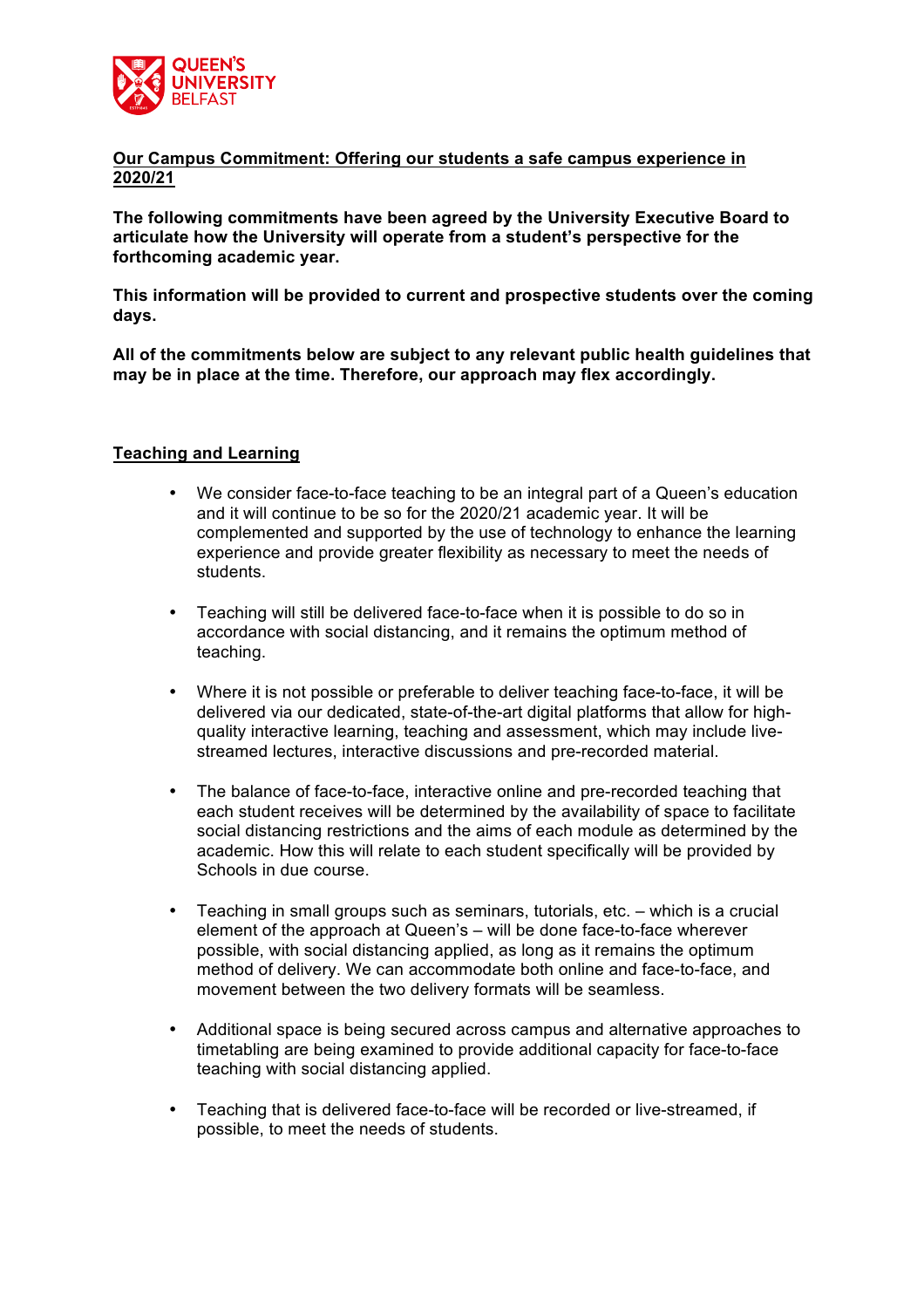

- Traditional lectures with large groups of students are likely to be delivered online at the beginning of term as a result of social distancing measures. They will transition back to face-to-face as guidelines allow and if they are still considered to be the optimum form of delivery.
- Remote delivery of teaching will include additional directed learning using Canvas, the University's state-of-the-art virtual learning environment.
- High-quality, robust Wi-Fi is provided in all student accommodation. Study spaces will be open across campus, with Wi-Fi access to allow students to engage with online teaching.
- We will deliver practical teaching/lab-based learning in creative ways within the context of social distancing. Lab-based learning that can be conducted in-person with social distancing applied will go ahead as normal. Any practical teaching that cannot be delivered initially will be delivered at a later stage in the academic year or at the next stage of study. Schools will advise of these changes in due course.
- All work placements that can be conducted within the context of social distancing/in line with public health guidelines will go ahead, as long as placement providers are happy to do so.
- Students can contact academics and lecturers via the University's dedicated virtual learning environment, Canvas, as well as other digital platforms. Many of our students have told us that they have found this easy and accessible since lockdown began in March. It will also be possible to meet lecturers face-to-face for one-to-one meetings as long as social distancing can be applied.
- In-sessional English language support/programmes will be available and provided by our partner, INTO Queen's, and will be available both face-to-face and online.
- The INTO Queen's Centre will be open and offering both face-to-face and online teaching in the same way as the University.
- Dual teaching: all teaching will be available remotely to students who are not able to travel to Belfast for the start of the academic year.

# **Campus Life/Facilities**

# **Accommodation**

- University Accommodation is open and available. The majority of accommodation is provided en-suite so social distancing/isolation is easily achieved.
- Rota systems will be employed in shared spaces (e.g. kitchens/living areas) to preserve social distancing but to also allow some social interaction in small groups where the space allows.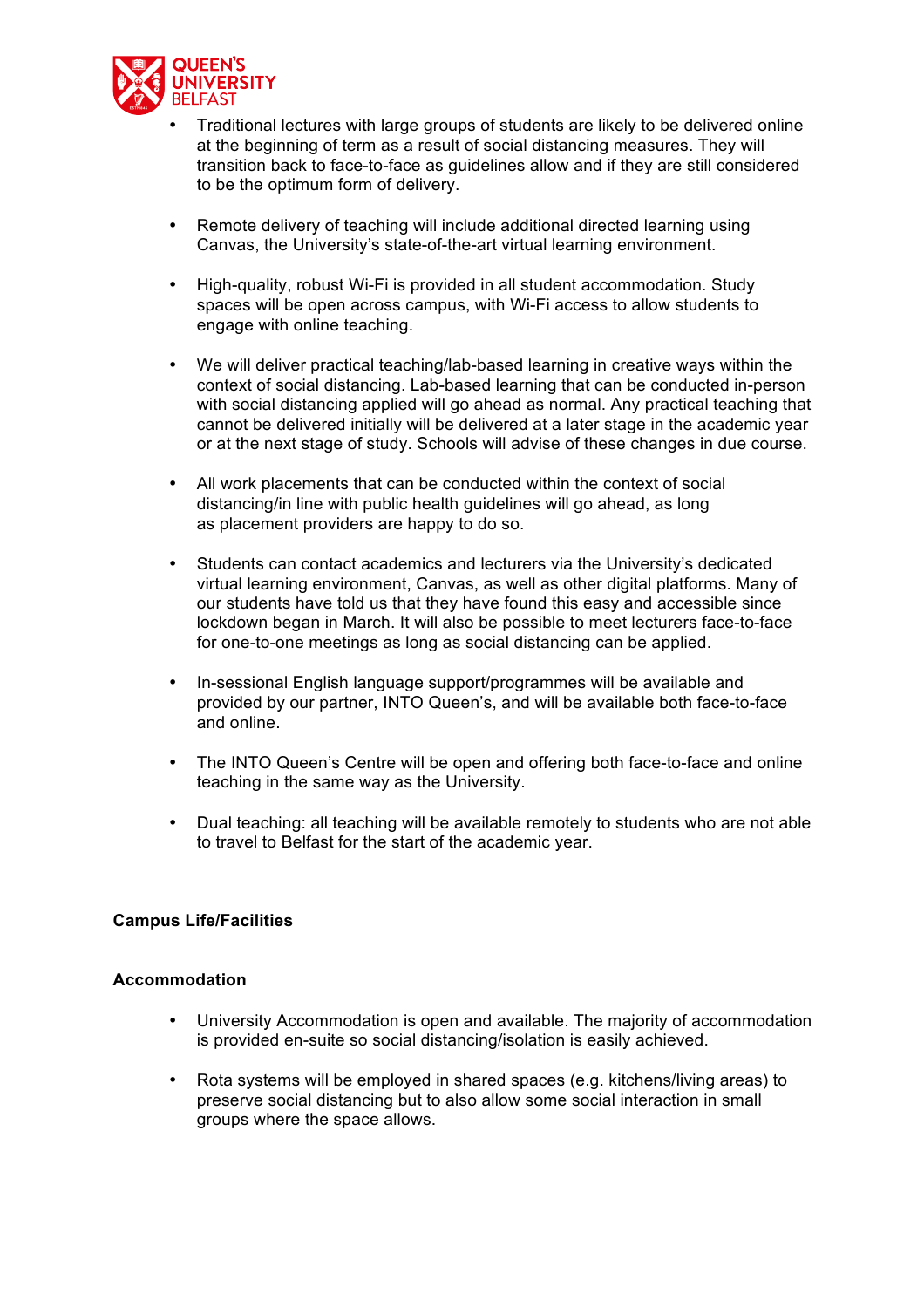

• All shared facilities in accommodation (e.g. launderettes, coffee bars, social spaces, study areas) will be open and available. Capacity will be restricted where necessary to adhere to social distancing.

### *Self-isolation/Quarantine*

# **In the event that quarantine measures are still required in September, the University will support students as follows:**

- Students who are required to quarantine upon their arrival in Belfast will be provided high-quality en-suite accommodation. For students arriving before 21 September, and who will go on to live in Queen's Accommodation for the duration of the academic year, the quarantine accommodation will be free of charge.
- During quarantine, the University can provide three meals a day\* and/or students will be able to order food from local restaurants or supermarkets for delivery to their accommodation. \* *Food will be charged for.*
- Students arriving in Belfast and who are required to quarantine will be met at the airport and transported to their accommodation.
- If students living in University accommodation are required to self-isolate at any point in the academic year, the University will fully support them and ensure they have an en-suite room with food brought to their accommodation\* as necessary. \* *Food will be charged for.*

#### *Induction/Welcome/Orientation*

- The induction programme will be delivered on a School-by-School basis using a combination of online and face-to-face delivery. Social interaction and the opportunity for students to meet fellow members of their course will be facilitated in both environments, providing as much face-to-face interaction as social distancing measures will allow.
- Students will be provided the same support as normal to open bank accounts, etc.
- The University and Students' Union will be providing a range of (socially distanced) activities during the Welcome period to make students feel welcome and provide the opportunity to meet other students.

#### *SU/Clubs/Societies*

- The Students' Union will be open from the beginning of term and will provide a comprehensive range of services and facilities to students, with relevant social distancing measures applied. This includes opportunities for student volunteering and enterprise.
- New students will have the opportunity to meet, engage with and join Clubs and Societies. There are over 200 clubs and societies at Queen's and, while some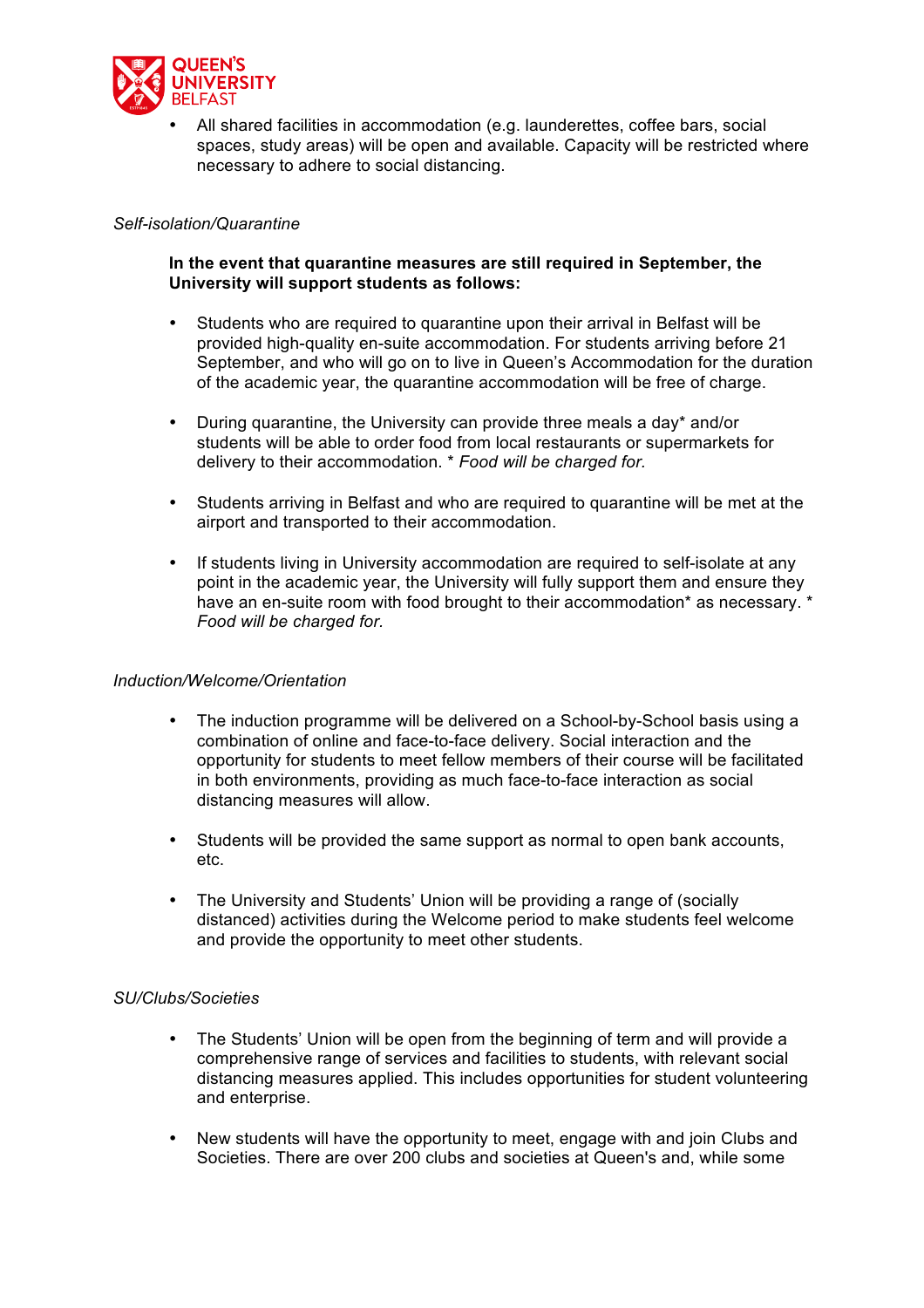

activity is likely to be restricted due to Covid-19 guidelines, there will be plenty of opportunities to get involved in Clubs and Societies across the year.  

• Whether or not sports can be played (especially team sports) will be governed by the decisions of the relevant sporting bodies/national associations/governing bodies.

### *Facilities*

- All facilities will be open for students from 21 September (including coffee shops, study areas, social spaces, etc.) with the relevant social distancing measures applied (e.g. spacing out of furniture, capacity limitations on rooms, etc.). The only exceptions will be facilities where it is not possible to operate according to the current social distancing measures or Public Health Agency guidelines.
- The McClay Library, Graduate School and other shared study spaces will be open from 3 August (with a reduced capacity). Students will be able to borrow material and use University computers/access the internet from the library as normal.
- The University intends that the PEC, Upper Malone and other sporting facilities will be open for students from the beginning of term on the assumption that it is safe to do so according to the guidelines in place at the time. Plans are in place to relocate fitness equipment throughout the PEC to ensure students can access classes and courses in a safe and enjoyable manner. Different activity areas (gym, outdoor sport, climbing wall, swimming pool, etc.) will be opened with a phased approach predicated on sporting governing body guidelines.

#### **Hygiene/Health and Safety Measures**

- We are committed to providing a safe campus and will ensure that all guidelines issued by the Public Health Agency of Northern Ireland will be adhered to as a minimum.
- The University will provide all staff and students with face coverings. Students may wish to also bring their own.
- Staff and students will be asked to wear a face covering as necessary in accordance with relevant health guidelines that may be in place at the time.
- Hand sanitiser and handwashing facilities will be provided across campus, particularly in high traffic areas and at the entrance/exit of buildings.
- One-way traffic systems will be employed where appropriate in buildings to enable effective social distancing.
- Screens and additional signage will be put in place where necessary to preserve social distancing measures.
- A significantly increased cleaning regime will be put in place so all shared study, teaching and social spaces will be cleaned on a regular basis to the required